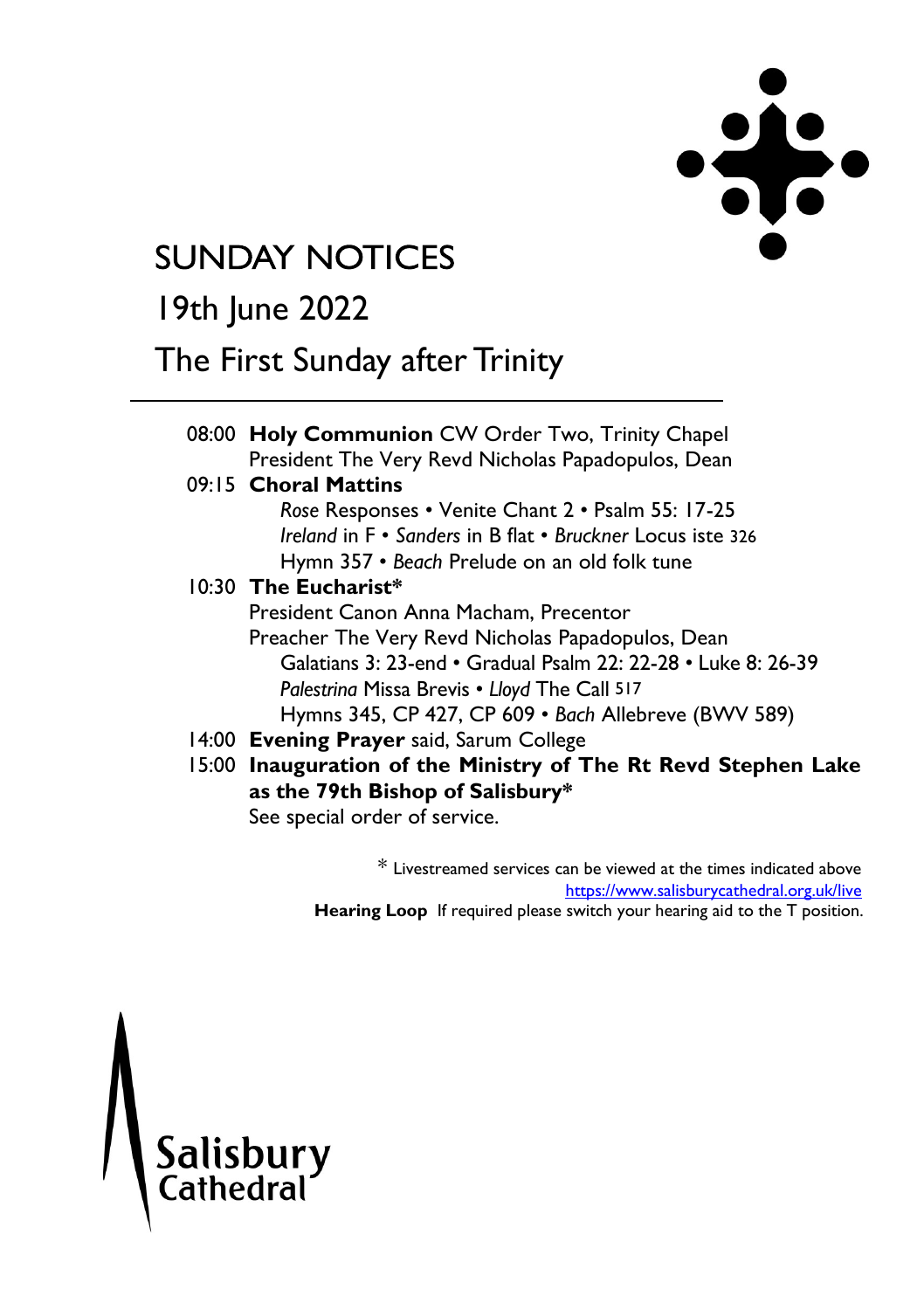| Monday to Friday, 7.30am Morning Prayer & 7.50am Holy Communion, Trinity Chapel |  |                                                                                                                                                                                                                                                                                                                                                                                                                                                                           |  |
|---------------------------------------------------------------------------------|--|---------------------------------------------------------------------------------------------------------------------------------------------------------------------------------------------------------------------------------------------------------------------------------------------------------------------------------------------------------------------------------------------------------------------------------------------------------------------------|--|
| Monday 20                                                                       |  | 12:30 Memorial Service of Richard Southwell Quire<br>17:30 Choral Evensong<br>Rose Responses . Psalm 104<br>Byrd Second Service · Palestrina Sicut cervus desiderat 478                                                                                                                                                                                                                                                                                                   |  |
| Tuesday 21                                                                      |  | 12:00 Holy Communion CW Order One, Trinity Chapel<br>17:30 Choral Evensong<br>Rose Responses . Psalm 106<br>Aston in F • Rutter A Gaelic Blessing 181                                                                                                                                                                                                                                                                                                                     |  |
| Wednesday 22                                                                    |  | Alban, first martyr of Britain, c.250; Ember Day<br>15:30 Weekly Reflection Online<br>17:30 Evening Prayer said, Trinity Chapel<br>Psalms 108, 109 (omit 5-19)                                                                                                                                                                                                                                                                                                            |  |
| Thursday 23                                                                     |  | Etheldreda, abbess, c.678; Ember Day<br>12:00 Holy Communion BCP 1662, Trinity Chapel<br>17:30 Evening Prayer on the Eve of the Birth of John the Baptist said,<br><b>Trinity Chapel</b><br>Psalm 71                                                                                                                                                                                                                                                                      |  |
| Friday 24                                                                       |  | <b>Birth of John the Baptist</b><br>09:00 Salisbury Cathedral School Assembly<br>12:00 Rosary Prayer Group Chapel of St Edmund and St Thomas<br>17:30 The Eucharist for John the Baptist sung by the Lay Vicars<br>President Canon Anna Macham, Precentor<br>Preacher Revd Pete Atkinson, Minor Canon for Young People<br>Acts 13: 14b-26 • Gradual Psalm 85: 8-13 • Luke 1: 57-66, 80<br>Byrd Mass for Three Voices . Tallis If ye love me 263<br>Hymns 168 (t.288), 170 |  |
| Saturday 25                                                                     |  | <b>Ember Day</b><br>08:30 Morning Prayer Trinity Chapel<br>08:50 Holy Communion Trinity Chapel<br>17:30 Choral Evensong<br>Radcliffe Responses . Psalm 119: 73-104<br>Sumsion in A • Hilton A New Song 4<br>Hymn 376 • Harris Flourish for an Occasion<br>19:30 Salisbury Musical Society Concert: Mozart Programme                                                                                                                                                       |  |
| Sunday 26                                                                       |  | The Second Sunday after Trinity<br>08:00 Holy Communion CW Order Two, Trinity Chapel<br>President Canon Kenneth Padley, Treasurer<br>09:15 Choral Mattins<br>Radcliffe Responses . Venite Chant I . Psalm 64<br>Sumsion in G · Howells Collegium Regale<br>Stanford O for a closer walk with God 486 (6)<br>Hymn 391 • S S Wesley Choral Song                                                                                                                             |  |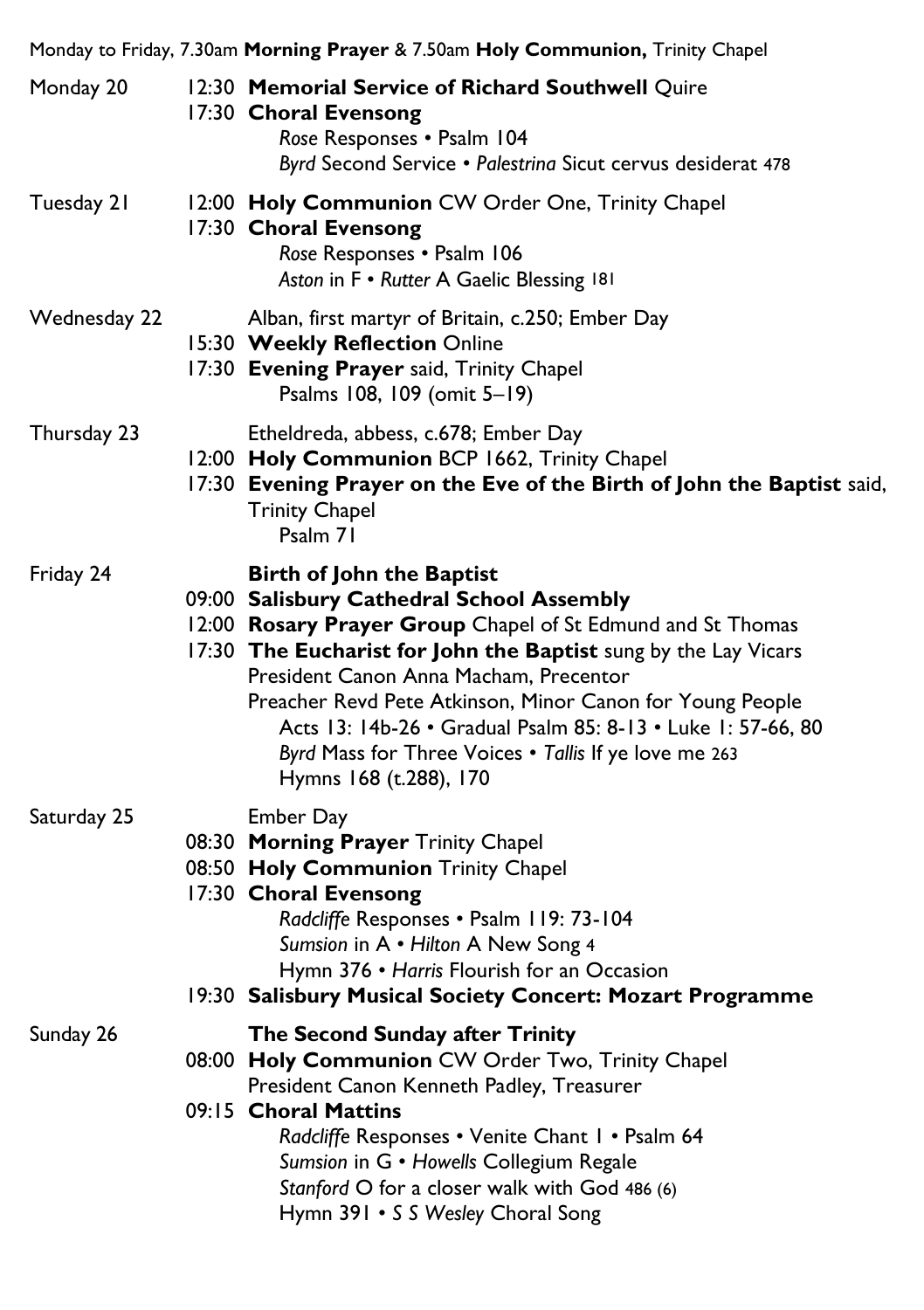#### 10:30 **The Eucharist\***

President The Revd Maggie Guillebaud Preacher Canon Kenneth Padley, Treasurer Galatians 5: 1, 13–25 • Gradual Psalm 16 • Luke 9: 51–end *Victoria* Missa 'O quam gloriosum' • *Byrd* Ave veruim corpus 62 Hymns 440 (omit v.4), 271, SP171 *Bach* Fugue in C minor (BWV 582)

#### 13:00 **Baptism of William George Jackson** Font

#### 16:30 **Choral Evensong\***

Preacher Canon Anna Macham, Precentor Genesis 27: 1–40 • Gradual Psalm 16 • Luke 9: 51–end *Radcliffe* Responses • Psalm 60 *Statham* in E minor • *Elgar* Light out of darkness 317 Hymn 239 • *Elgar* Andante espressivo (Sonata)

#### **Intercessions**

*The Sick:* Jennifer Sedman, Rajashri Lakshmipathi, John Rodriguez, Ian Henderson, Stephen Tucker.

*The Recently Departed:* James Sparks.

*Year's Mind:* Margaret Saunders (2017), Shirley Clark (2021), Peter Amor (2015).

*June Prisoner of Conscience:* British national and activist for human rights in Egypt, Alaa Abdel Fattah, has been on hunger-strike since the 2nd of April in protest of his unjust imprisonment, cruel detention conditions and denial of consular visits. In December 2021, an emergency court sentenced him and huma rights lawyer Mohamed Baker to fived and four years in prison, respectively, following a grossly unfair trial. They are prisoners of conscience, solely targeted for their activism, and should be immediately and unconditionally released.

### **Residence this week**

The Very Revd Nicholas Papadopulos Saturday 25 June: Canon Nigel Davies

### **Cathedral Notices**

**Staying Safe.** It is no longer necessary to wear a mask whilst attending Cathedral worship. However, those administering communion will continue to wear masks during the distribution of communion. Please feel free to wear a mask or not, as you prefer.

**The chalice is now being offered once again at The Eucharist.** Those who feel comfortable to receive in two kinds are now able to do so. A chalice will be administered at all of the communion stations. If you wish to receive consecrated wine then please do so directly from the chalice; the practice of intinction, of dipping consecrated bread into the wine, creates a risk of infection and is not permitted. Those who do not yet feel comfortable can continue to receive in one kind only.

**Today we celebrate the Inauguration of the Ministry of The Rt Revd Stephen Lake as the 79th Bishop of Salisbury** at 15:00. All are welcome for what will be the first time the whole diocese has come together in person for over two years, as we welcome our new Bishop. Entry is not ticketed and is open to all on a first come, first served basis. There will be refreshments available for the whole congregation after the service.